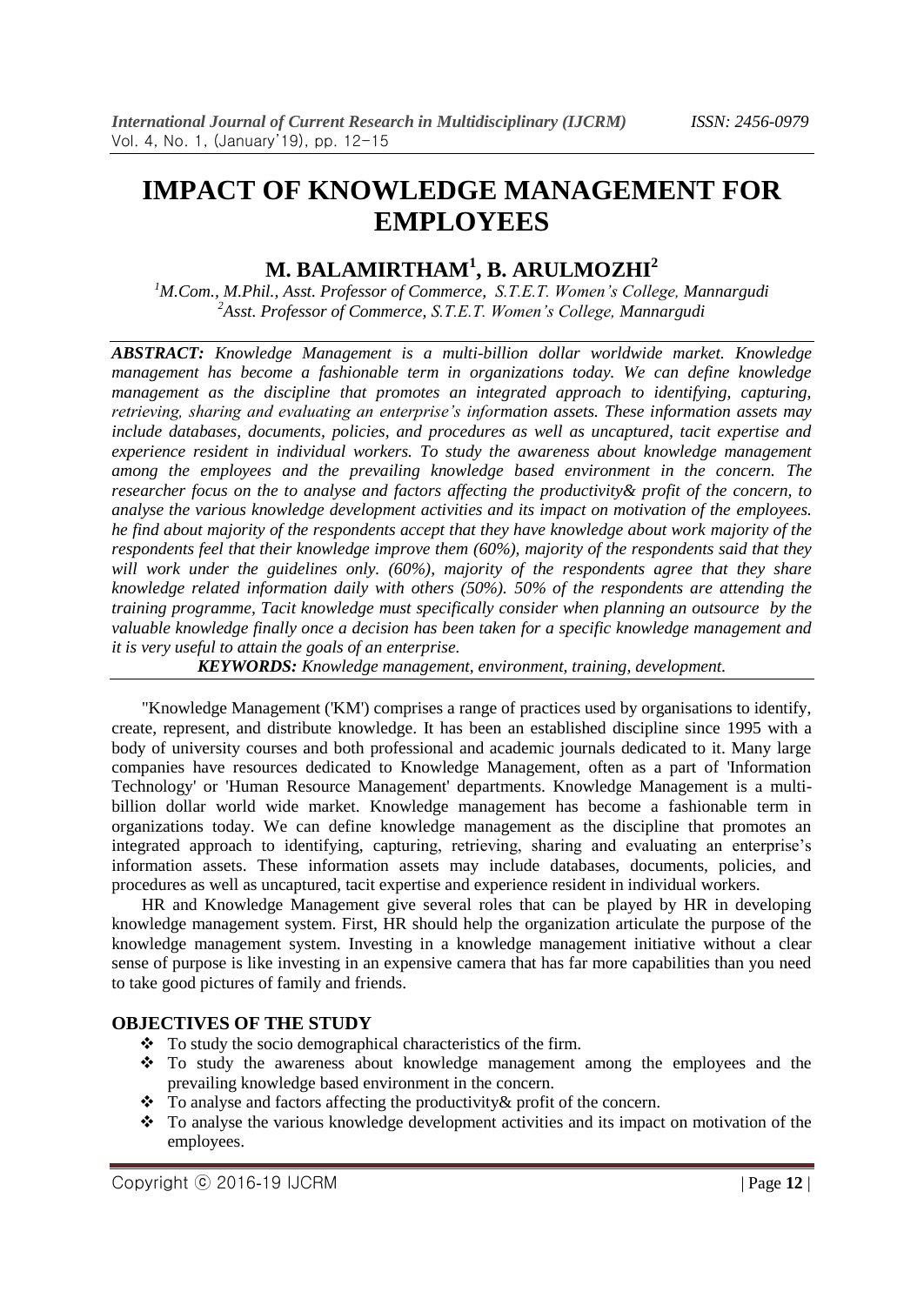## **SCOPE OF THE STUDY**

 The study was conducted in Vijay power, Trichy, the major scope of the study is to find the knowledge management by organization. This report consists of information about knowledge programme given to the workers.

### **SOURCES OF DATA**

Primary data refer to those that the collected by research through the study. It is also named as first hand information. Since the purpose of the study is to collect first hand information regarding job satisfaction of employees, much significance has been given to primary data and its techniques. Here the schedule is used for collecting primary data.

Secondary data refers to those that are collected from the Organization, Books, Internet, Publications, Journals and Magazines.

#### **TABLE NO – 1 CLASSIFICATION OF RESPONDENTS ON THE BASIS OF KNOWLDEGE TO IMPROVEMENT**

| S.No | Improvement of knowledge | No. of Respondents | % of Respondents |  |  |  |
|------|--------------------------|--------------------|------------------|--|--|--|
|      | Strongly agree           |                    |                  |  |  |  |
|      | Agree                    |                    |                  |  |  |  |
|      | Strongly disagree        |                    |                  |  |  |  |
|      | Disagree                 |                    |                  |  |  |  |
|      | Total                    |                    |                  |  |  |  |

Source: Primary Data

### **INFERENCE:**

The above table shows that 60% of the respondents agree that the knowledge improve them and 10% of the respondents disagree that the knowledge improve them.

#### **CHART NO – 3.10 CLASSIFICATION OF RESPONDENTS ON THE BASIS OF KNOWLDEGE TO IMPROVEMENT**



## **TABLE NO – 2**

#### **CLASSIFICATION OF RESPONDENTS ON THE BASIS OF GUIDELINES ABOUT WORK**

| S.No | Guidelines about work | No. of Respondents | % of Respondents |
|------|-----------------------|--------------------|------------------|
|      | Strongly agree        |                    | ы                |
|      | Agree                 |                    |                  |
|      | Strongly disagree     |                    |                  |
|      | Disagree              |                    |                  |
|      | Total                 |                    |                  |

Source: Primary Data

Copyright ⓒ 2016-19 IJCRM | Page **13** |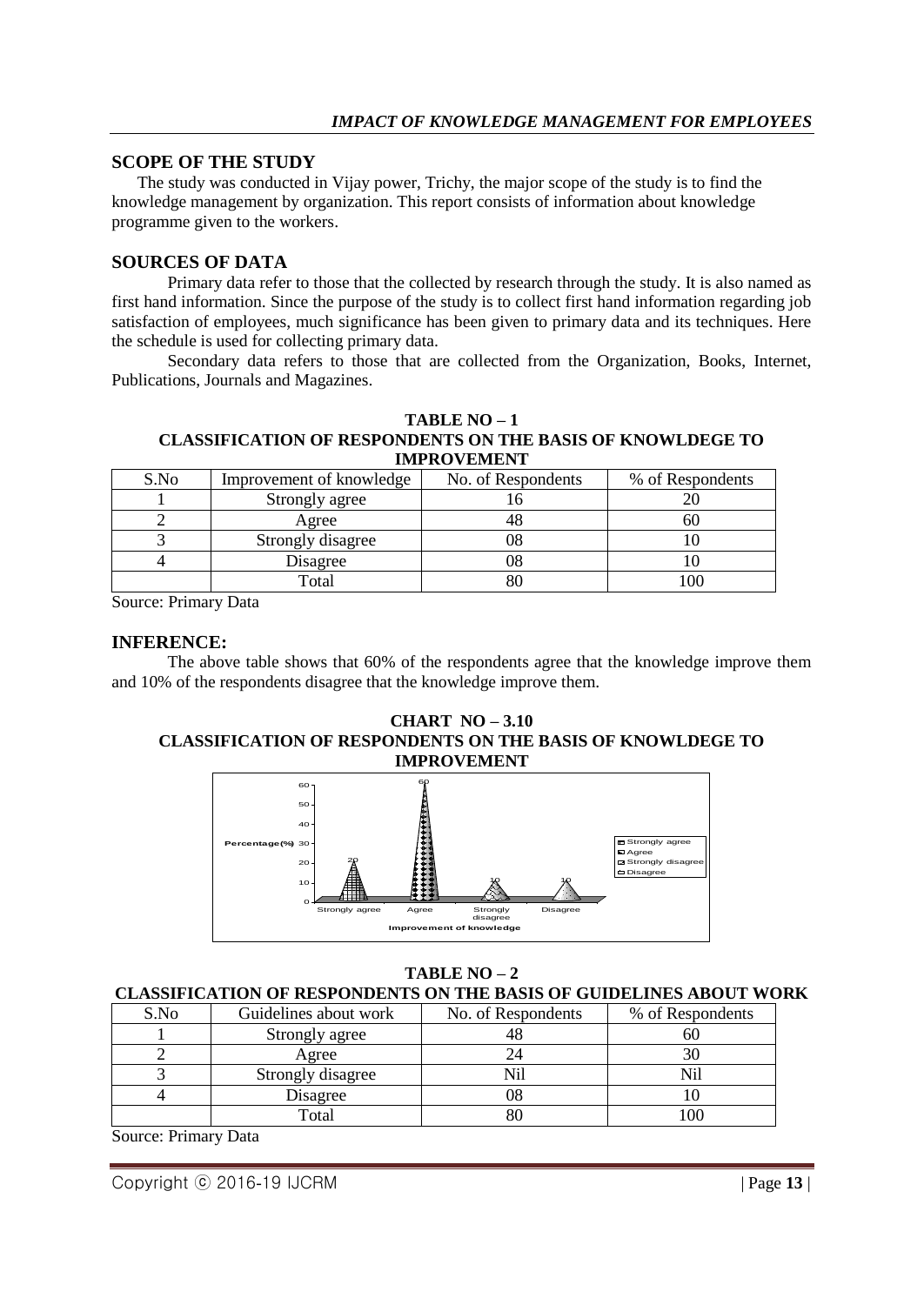## **INFERENCE:**

 From the above table, it shows that 60% of the respondents satisfied with the guidelines of work and 10% of the respondents are not satisfied.

#### **CHART NO – 2 CLASSIFICATION OF RESPONDENTS ON THE BASIS OF GUIDELINES ABOUT WORK**



**TABLE NO – 3 CLASSIFICATION OF RESPONDENTS ON THE BASIS OF SHARING THE KNOWLEDGE**

| S.No | Sharing the knowledge | No. of Respondents | % of Respondents |
|------|-----------------------|--------------------|------------------|
|      | Daily                 |                    |                  |
|      | Weekly                |                    |                  |
|      | Monthly               |                    |                  |
|      | Yearly                |                    |                  |
|      | Total                 |                    |                  |

## Source: Primary Data

#### **Inference:**

From the above table, it shows that 50% of the respondents sharing the knowledge on monthly and 10% of the respondents are daily basis.

#### **CHART NO – 3.12 CLASSIFICATION OF RESPONDENTS ON THE BASIS OF SHARING THE KNOWLEDGE**



## **FINDINGS RELATED TO KNOWLEDGE MANAGEMENT**

- Majority of the respondents accept that they have knowledge about work (70%).
- $\bullet$  Majority of the respondents feel that their knowledge improve them (60%).
- $\bullet$  Majority of the respondents said that they will work under the guidelines only. (60%)
- Majority of the respondents agree that they share knowledge related information daily with others (50%).
- $\div$  50% of the respondents are attending the training programme.
- It is inferred that majority of the respondents said that the firm also conduct knowledge related programme (80%).